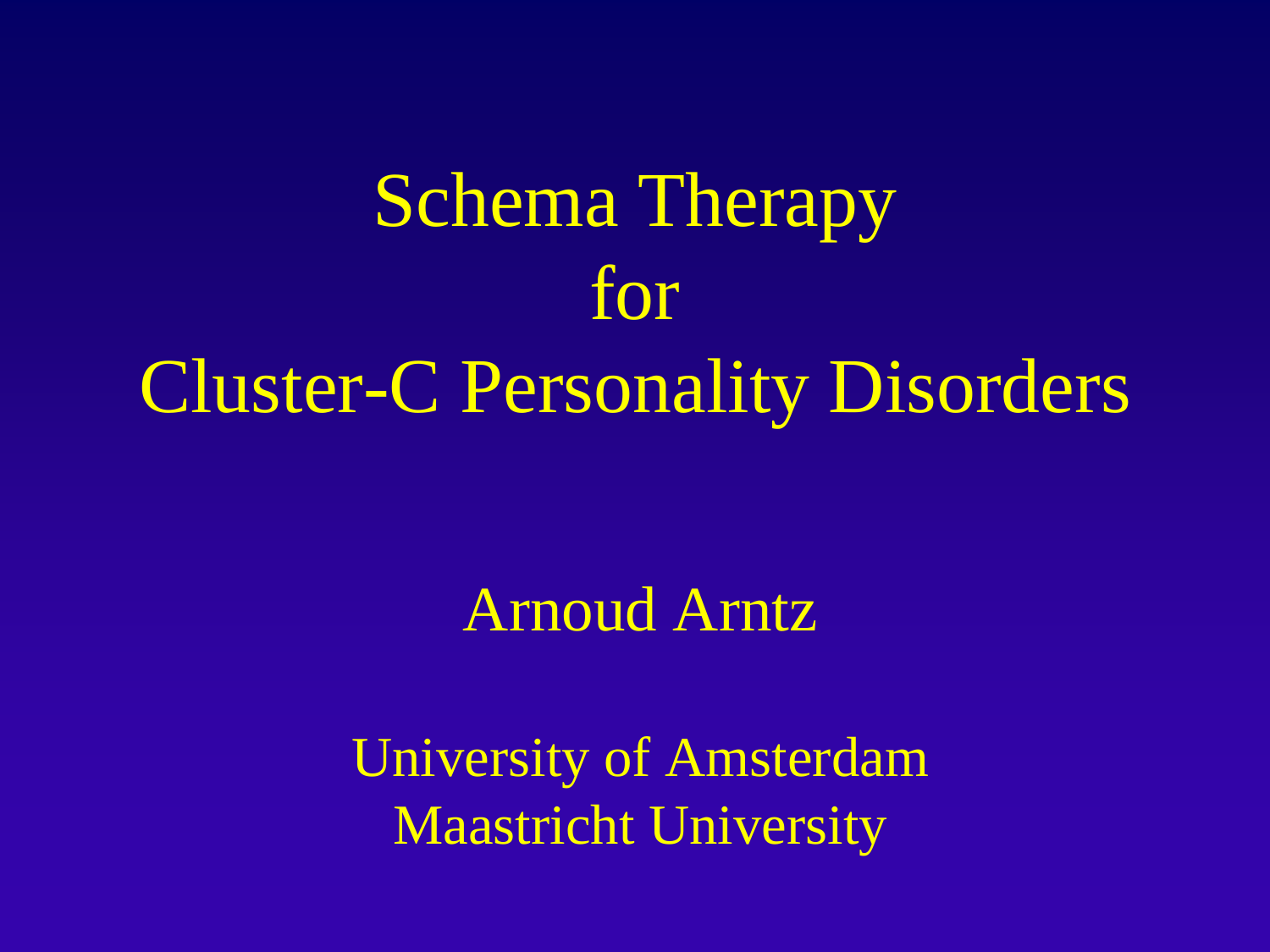## **Disclosure**

#### • Supported by grants

- ZonMW, the Netherlands Organization for Health Research and Development
- Netherlands Institute for Advanced Studies in the Humanities and Social Sciences (NIAS)
- NWO/DFG (ORA international; with Gitta Jacob & Rainer Göbel)
- Australian Rotary Health (PI Chris Lee)
- Else Kröner-Fresenius-Stiftung (PI Gitta Jacob)
- Netherlands Foundation for Mental Health
- Netherlands Health Care Insurance Board. (Developmental Medicine)
- Author of books & chapters on ST

– Wiley, Guilford, Nieuwezijds, Beltz

• Occasional trainer/workshop leader in ST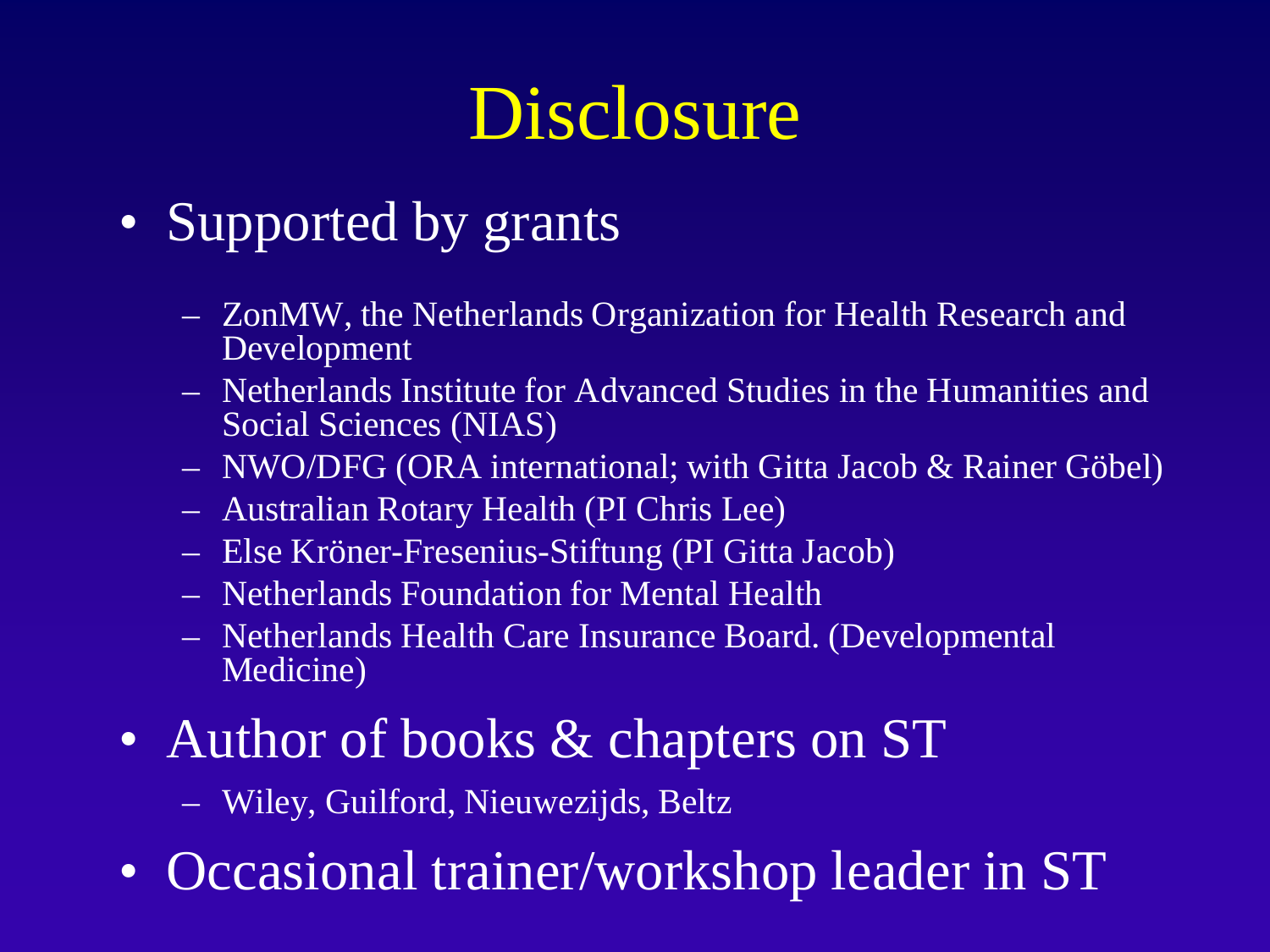# Ingredients of ST

#### • Integrative

- Cognitive therapy, behavior therapy, experiential therapies (Gestalt), psychodynamic therapy, attachment theory & other developmental insights
- Schema mode model ("ego states")
- Not eclectic ! Specific techniques for each mode
- 3 foci:
	- Therapeutic relationship (limited reparenting)
	- Childhood (traumas; early relationships)
	- Present (and future)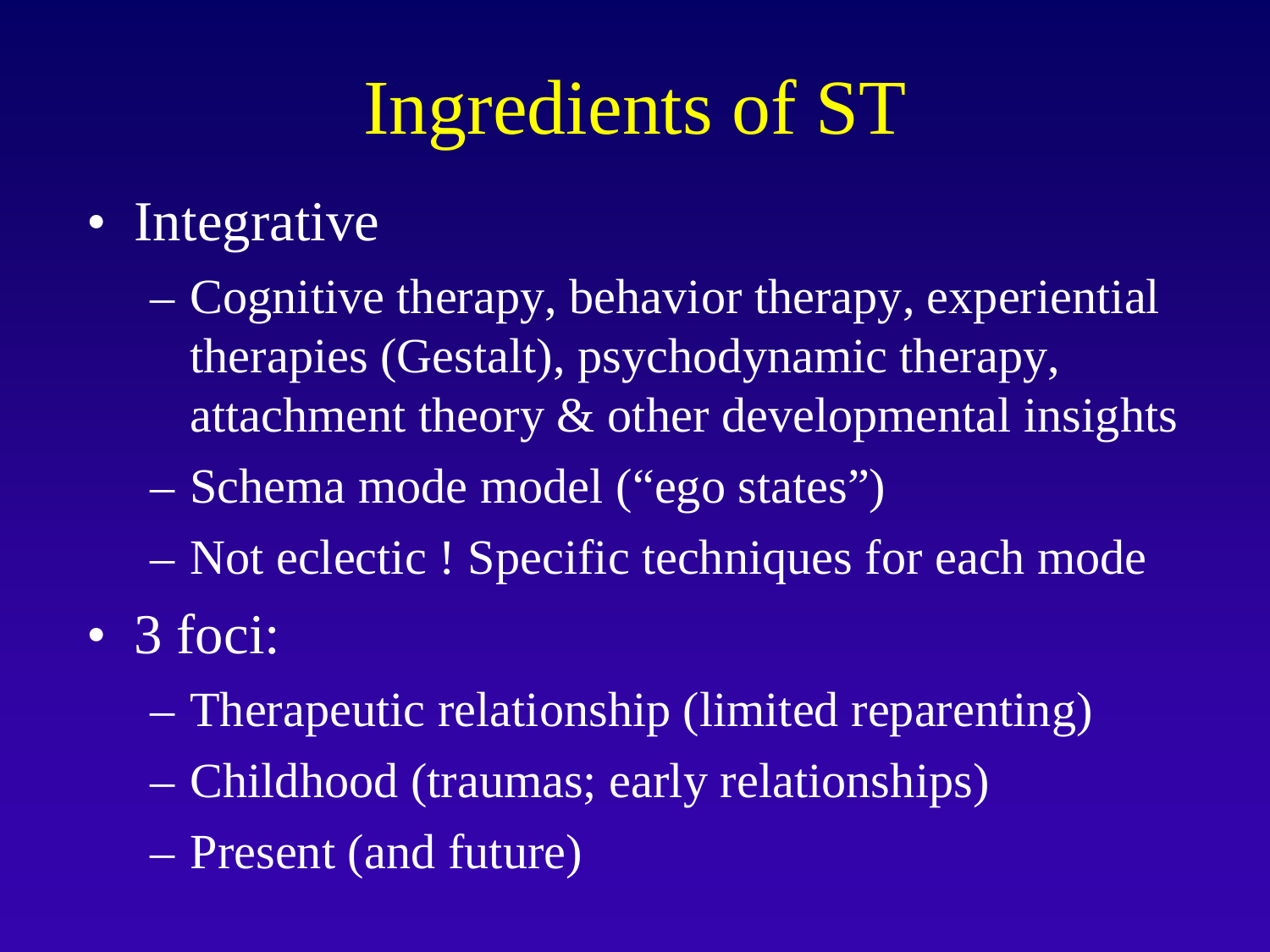#### ST for 6 PDs (Cl-C; Nar, Par, Histr) Bamelis et al. (2014) Am J Psychiatry

- Multicenter RCT: ST vs TAU vs COP  $- N = 320$
- 50 session ST protocol
	- 40 sessions in yr 1; 10 booster sessions in yr 2
- COP = Clarification Oriented Psychotherapy
	- (specialized CCT, open-ended, Rainer Sachse)
- TAU = optimal psychological treatment at local site according to indication staff
	- indicated: 41.8% insight-oriented psychotherapy

32.1% supportive psychotherapy 20.9% CBT/EMDR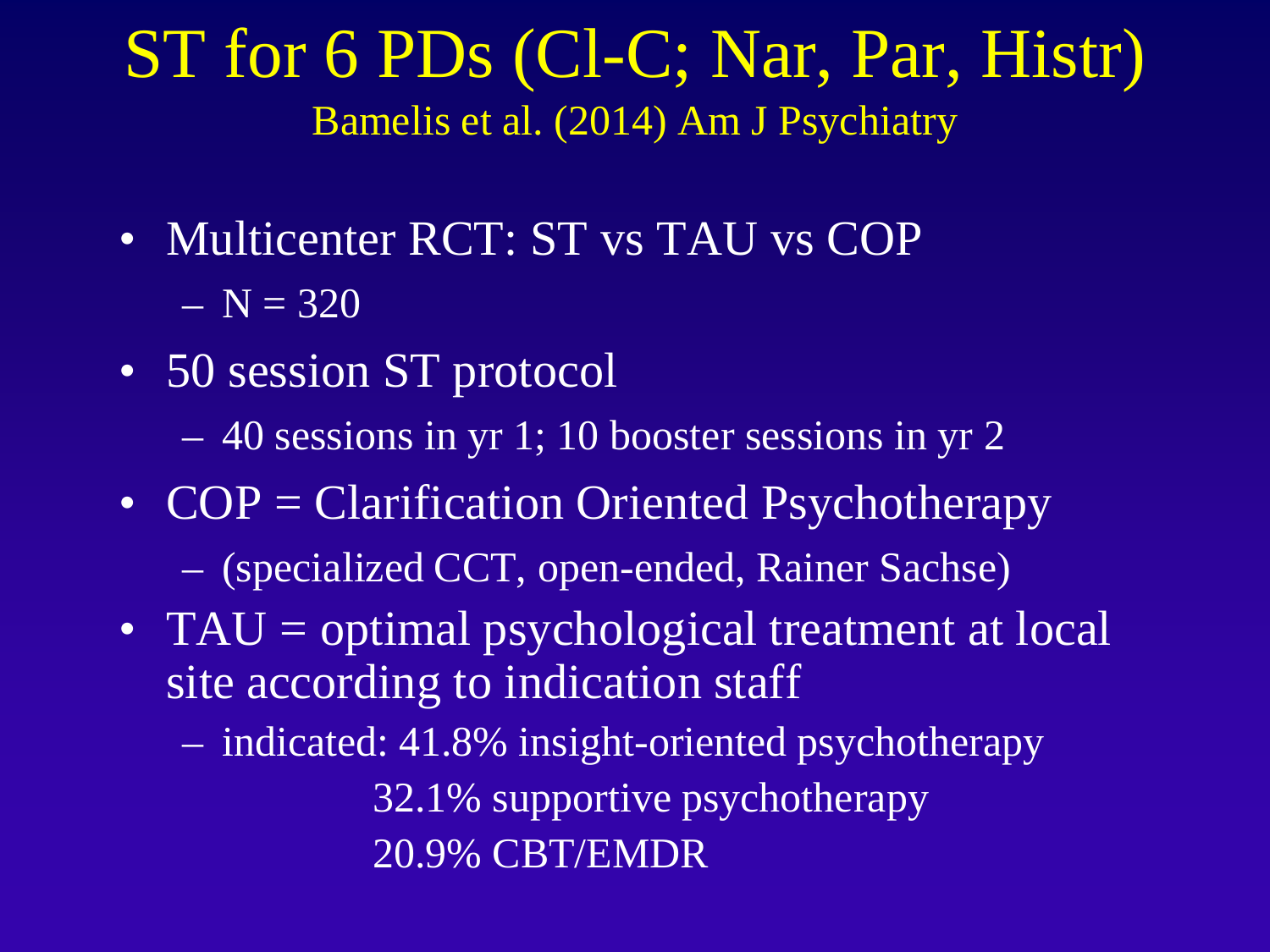#### **Article**

#### **Results of a Multicenter Randomized Controlled Trial** of the Clinical Effectiveness of Schema Therapy for Personality Disorders

Lotte L.M. Bamelis, Ph.D. Silvia M.A.A. Evers, Ph.D. Philip Spinhoven, Ph.D. Arnoud Arntz, Ph.D.

Objective: The authors compared the effectiveness of 50 sessions of schema therapy with clarification-oriented psychotherapy and with treatment as usual among patients with cluster C, paranoid, histrionic, or narcissistic personality disorder.

Method: A multicenter randomized controlled trial, with a single-blind parallel design, was conducted between 2006 and 2011 in 12 Dutch mental health institutes. A total of 323 patients with personality disorders were randomly assigned (schema therapy, N=147; treatment as usual, N=135; clarification-oriented psychotherapy, N=41). There were two cohorts of schema therapy therapists, with the first trained primarily with lectures and the second primarily with exercises. The primary outcome was recovery from personality disorder 3 years after treatment started (assessed by blinded interviewers). Secondary outcomes were dropout rates and measures of personality disorder traits, depressive and anxiety disorders, general psychological complaints, general and social functioning, self-ideal discrepancy, and quality of life.

Results: A significantly greater proportion of patients recovered in schema therapy compared with treatment as usual and clarification-oriented psychotherapy. Second-cohort schema therapists had better results than first-cohort therapists. Clarification-oriented psychotherapy and treatment as usual did not differ. Findings did not vary with specific personality disorder diagnosis. Dropout was lower in the schema therapy and clarification-oriented psychotherapy conditions. All treatments showed improvements on secondary outcomes. Schema therapy patients had less depressive disorder and higher general and social functioning at follow-up. While interview-based measures demonstrated significant differences between treatments. differences were not found with self-report measures.

**Conclusions:** Schema therapy was superior to treatment as usual on recovery, other interview-based outcomes, and dropout. Exercise-based schema therapy training was superior to lecturebased training.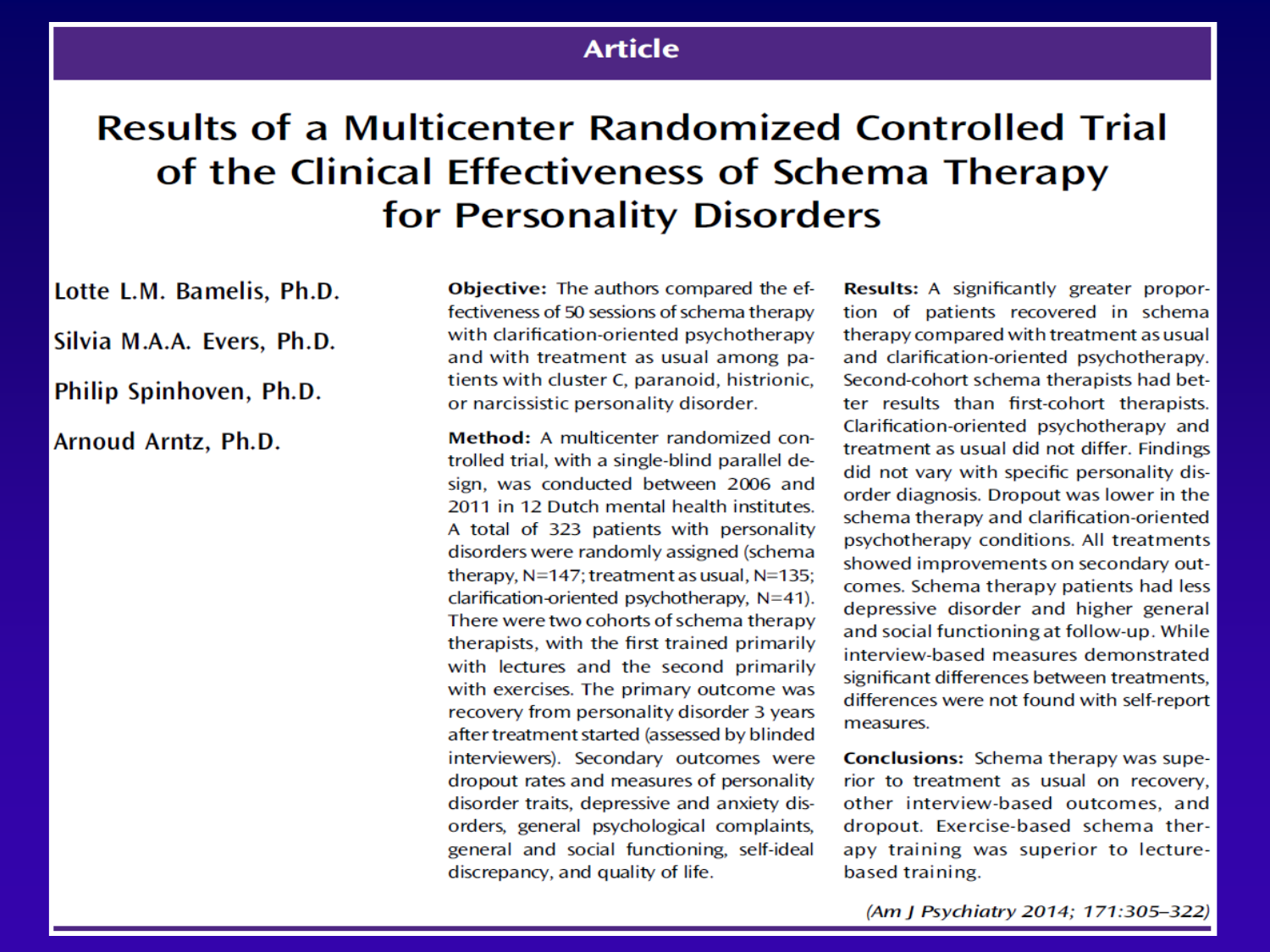# Sample

- 56.6% female
- Age = 39 (sd 9.5)
- # previous treatments  $= 2.4$  (sd 2.3)
- 34.4% disability compensation
- 10.9% welfare
- 90 % Cluster-C as primary diagnosis
- $\sim$  70% life time depression on axis-1
- 44.7% current depression/dysthymia
- 58.4% anxiety disorder(s)
- 50.9% medication (at baseline)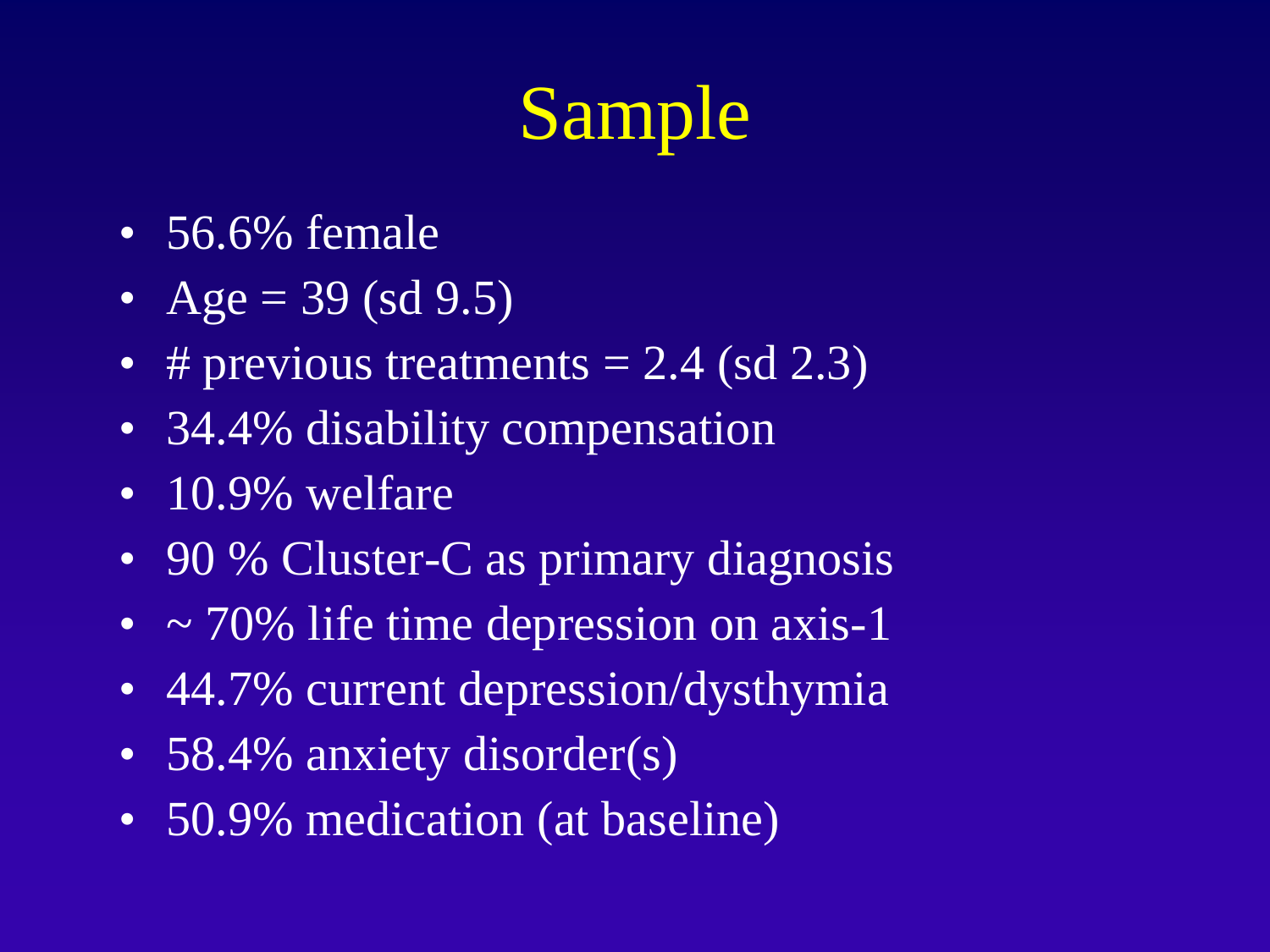#### **Primary Diagnosis (N=320) 90% Cl-C PD**

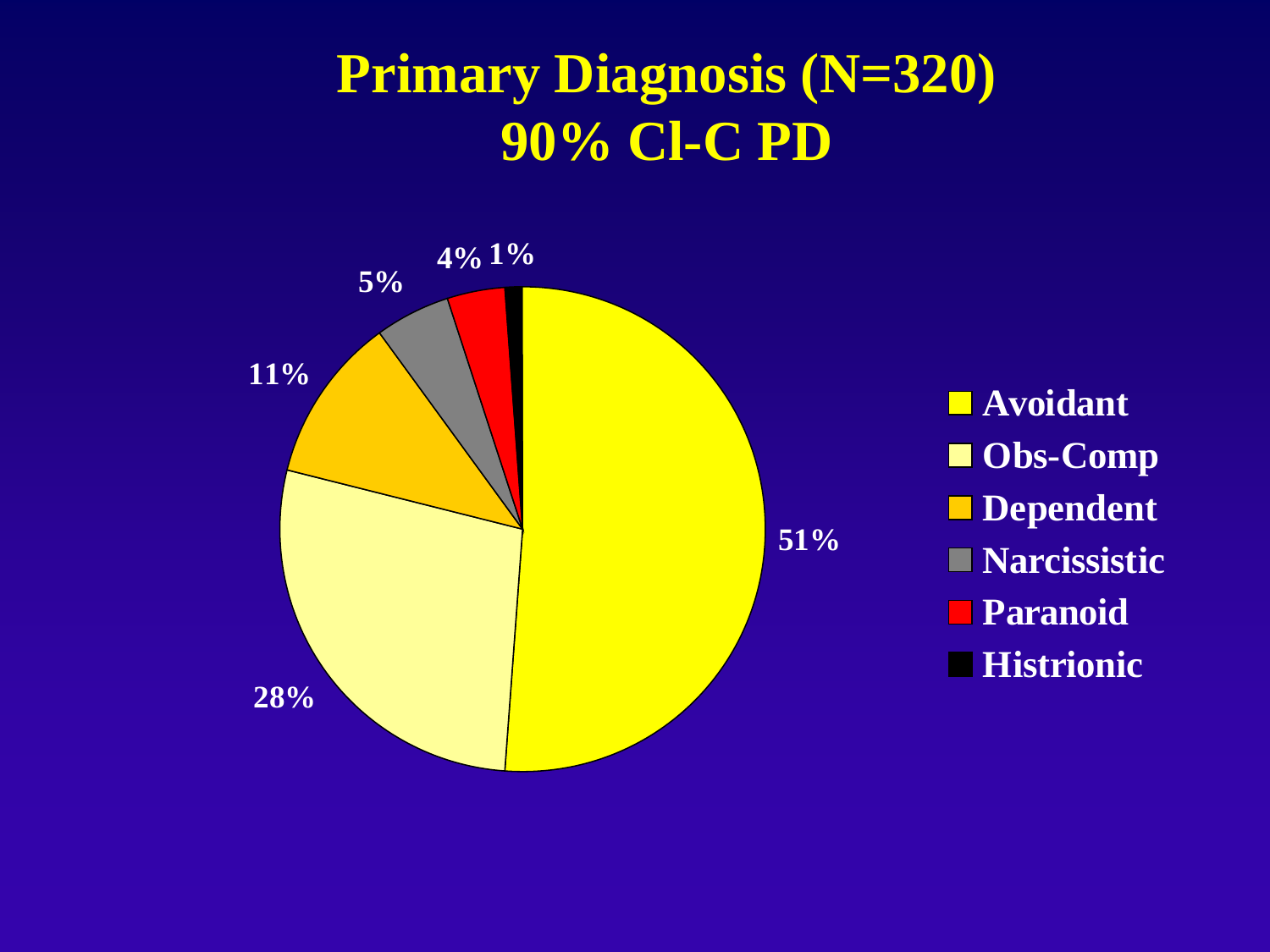#### Treatment Integrity Check (audiotapes raters blind for condition)

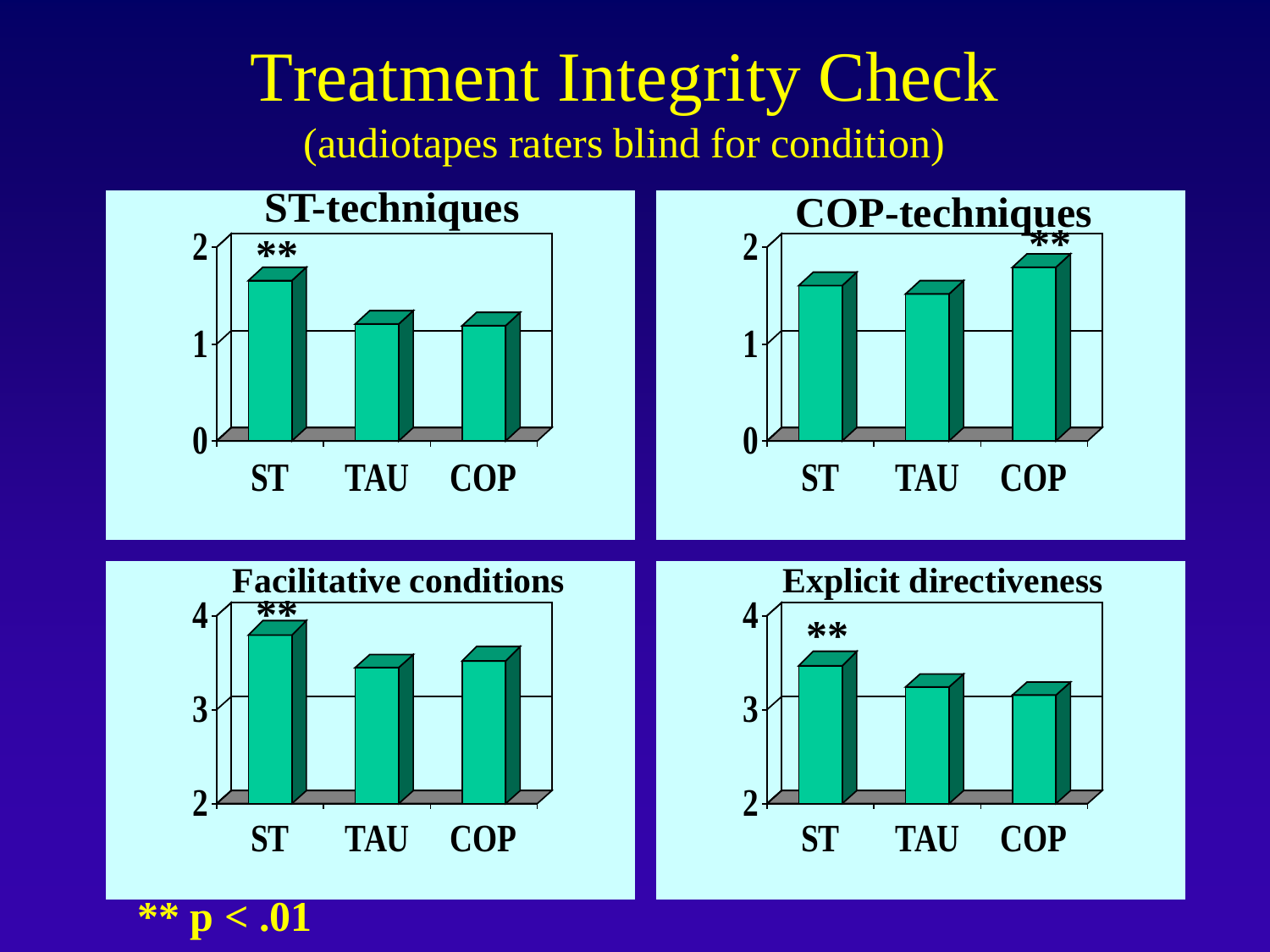## Treatment Retention

FIGURE 3. Proportion of Patients in Indicated Principal Treatment (Schema Therapy, Treatment as Usual, or Clarification-Oriented Psychotherapy)<sup>a</sup>

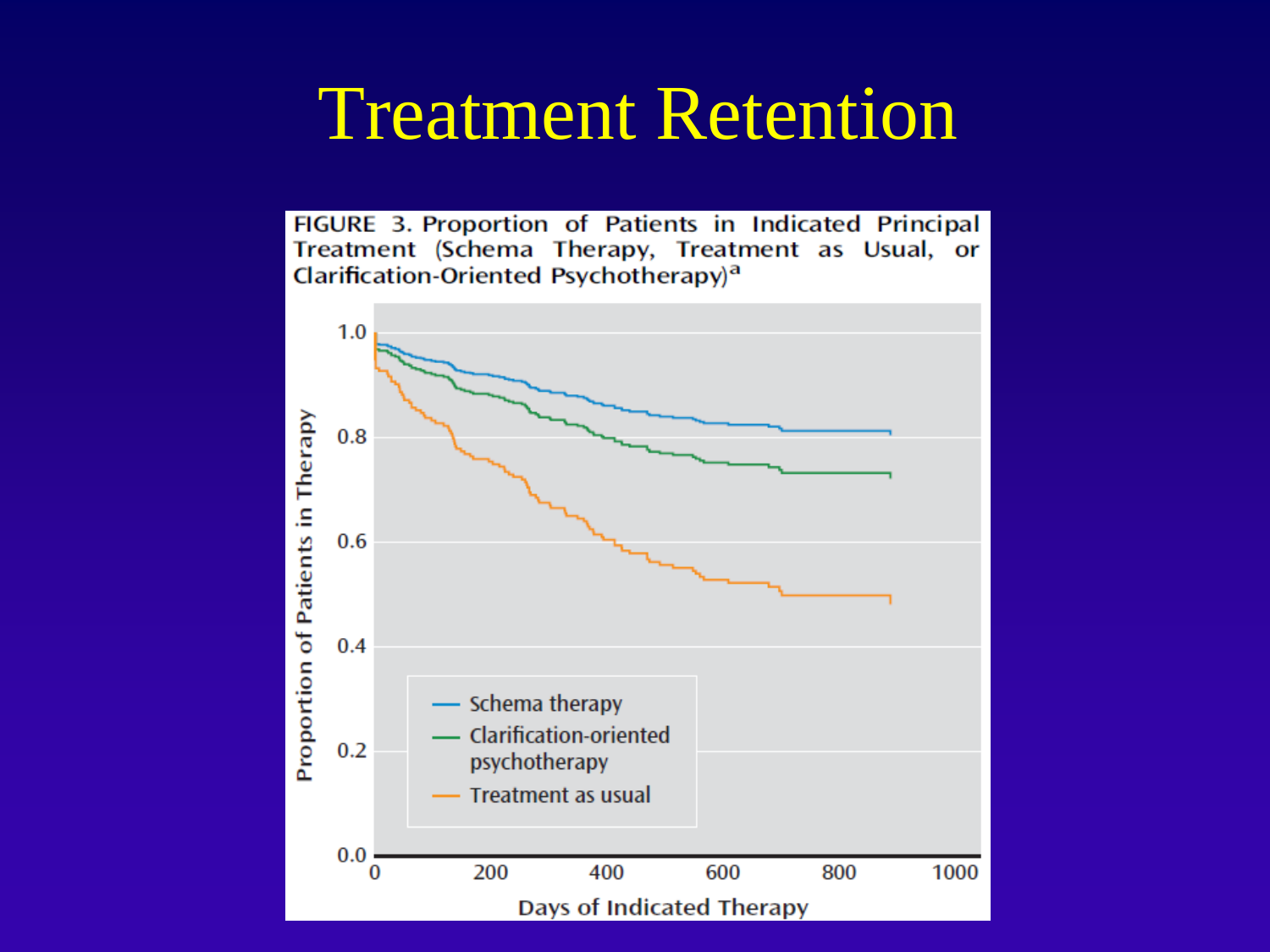## % still in treatment at 3 yr



**\*p < .05**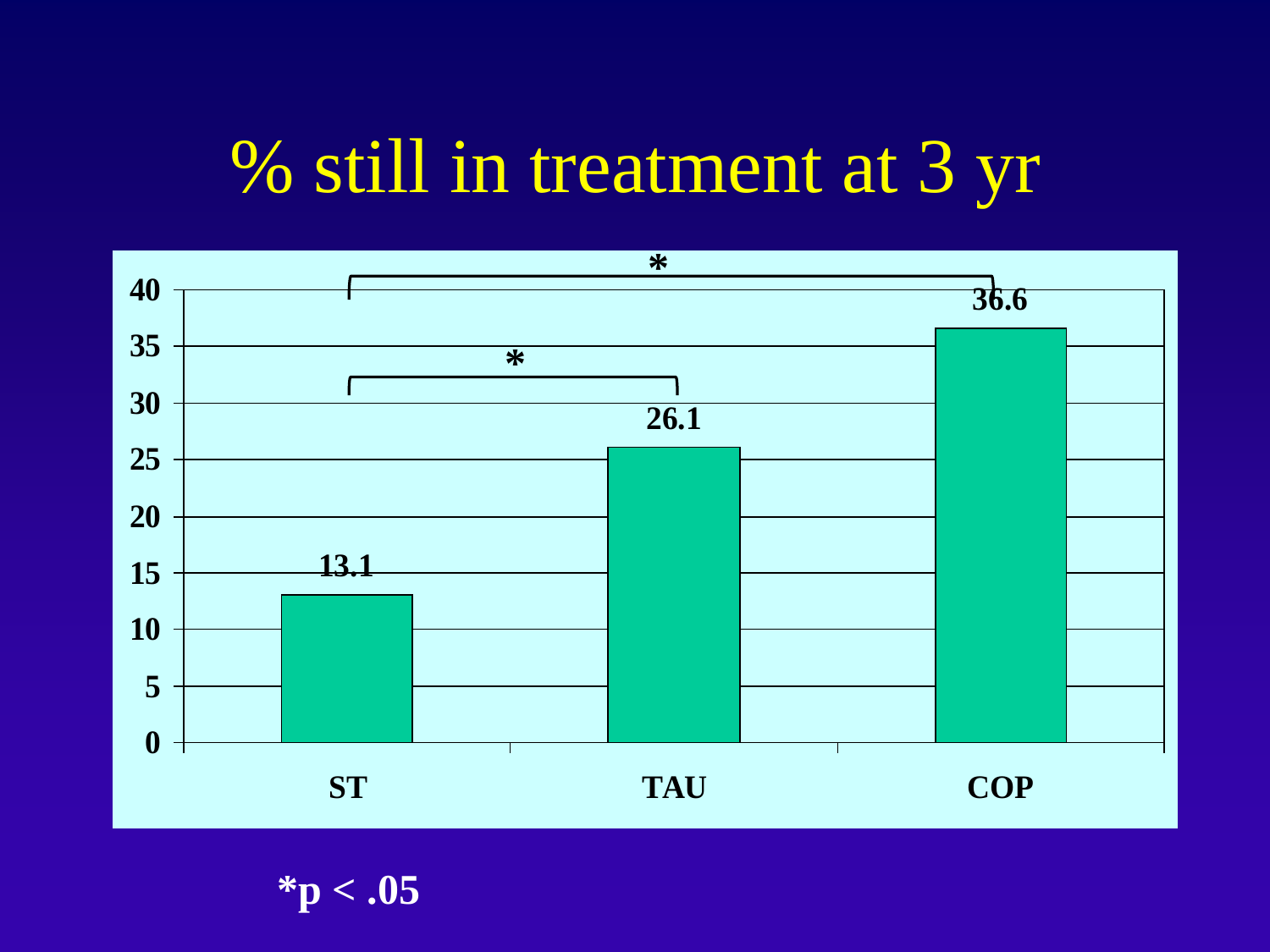## % recovered from PD at 3 yr primary outcome analysis



**ST vs TAU: OR=4.1, p < .001 ST vs COP: OR=2.9, p < .05**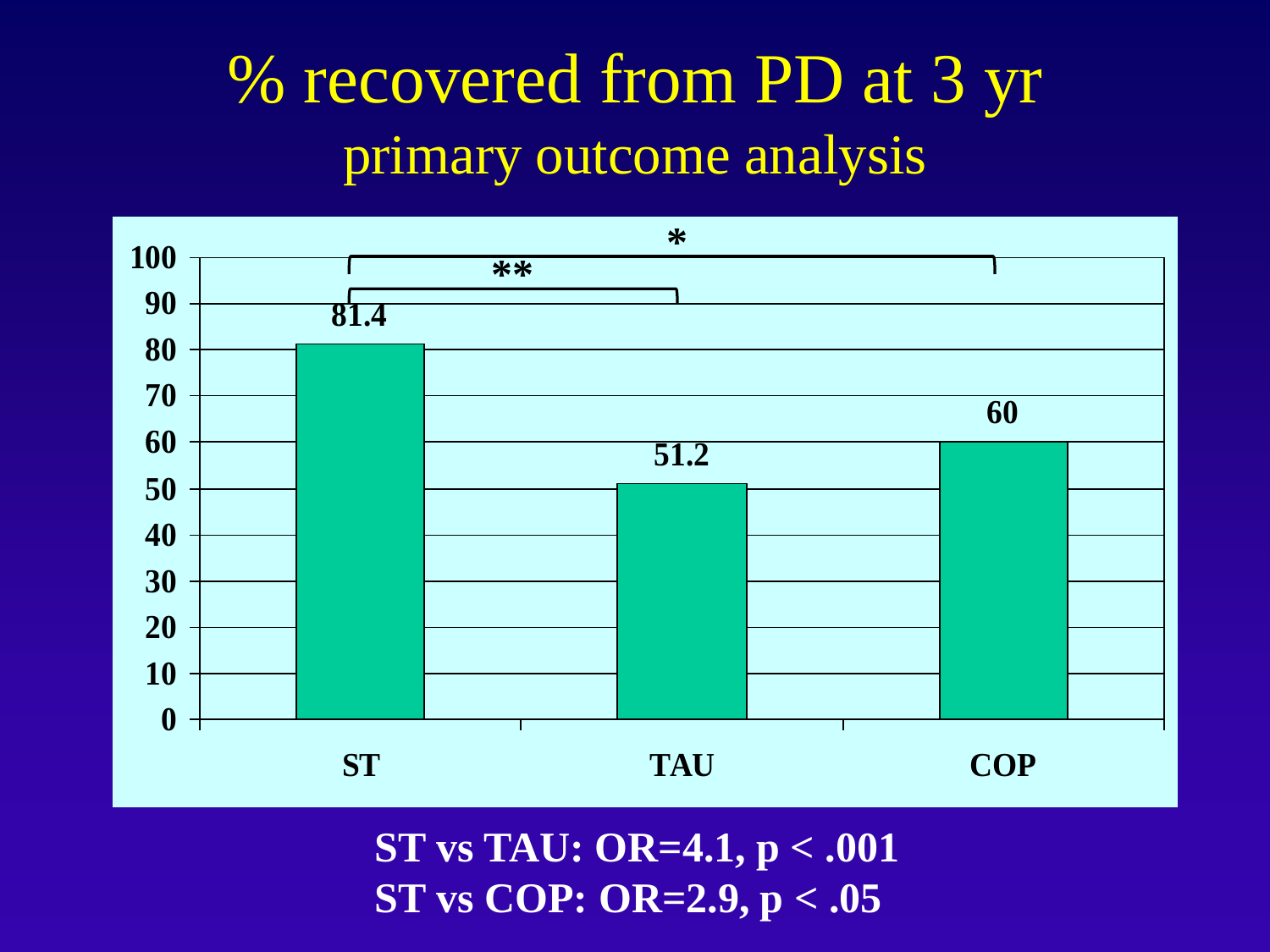### % having depression at 3-yr follow-up controlled for baseline depression



**ST vs TAU: OR=0.23, p = .033**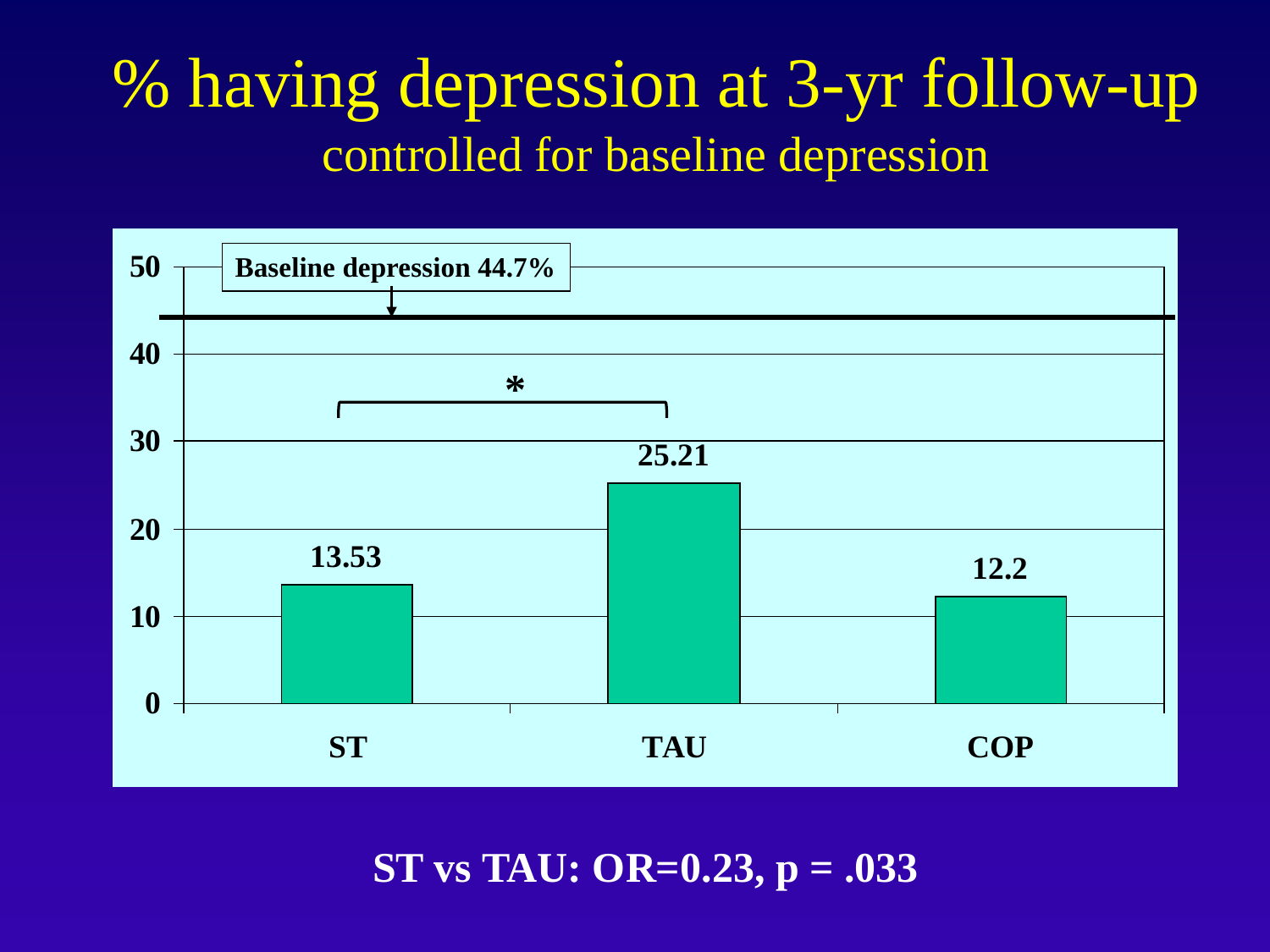### GAF & SOFAS scores over 3 yrs



| Cohen's d  |      |
|------------|------|
| <b>ST</b>  | 1.76 |
| <b>COP</b> | 1.11 |
| <b>TAU</b> | 1.27 |

#### GAF: ST > TAU SOFAS: ST > TAU=CCT



| Cohen's d  |      |
|------------|------|
| <b>ST</b>  | 1.65 |
| <b>COP</b> | 0.93 |
| <b>TAU</b> | 1.05 |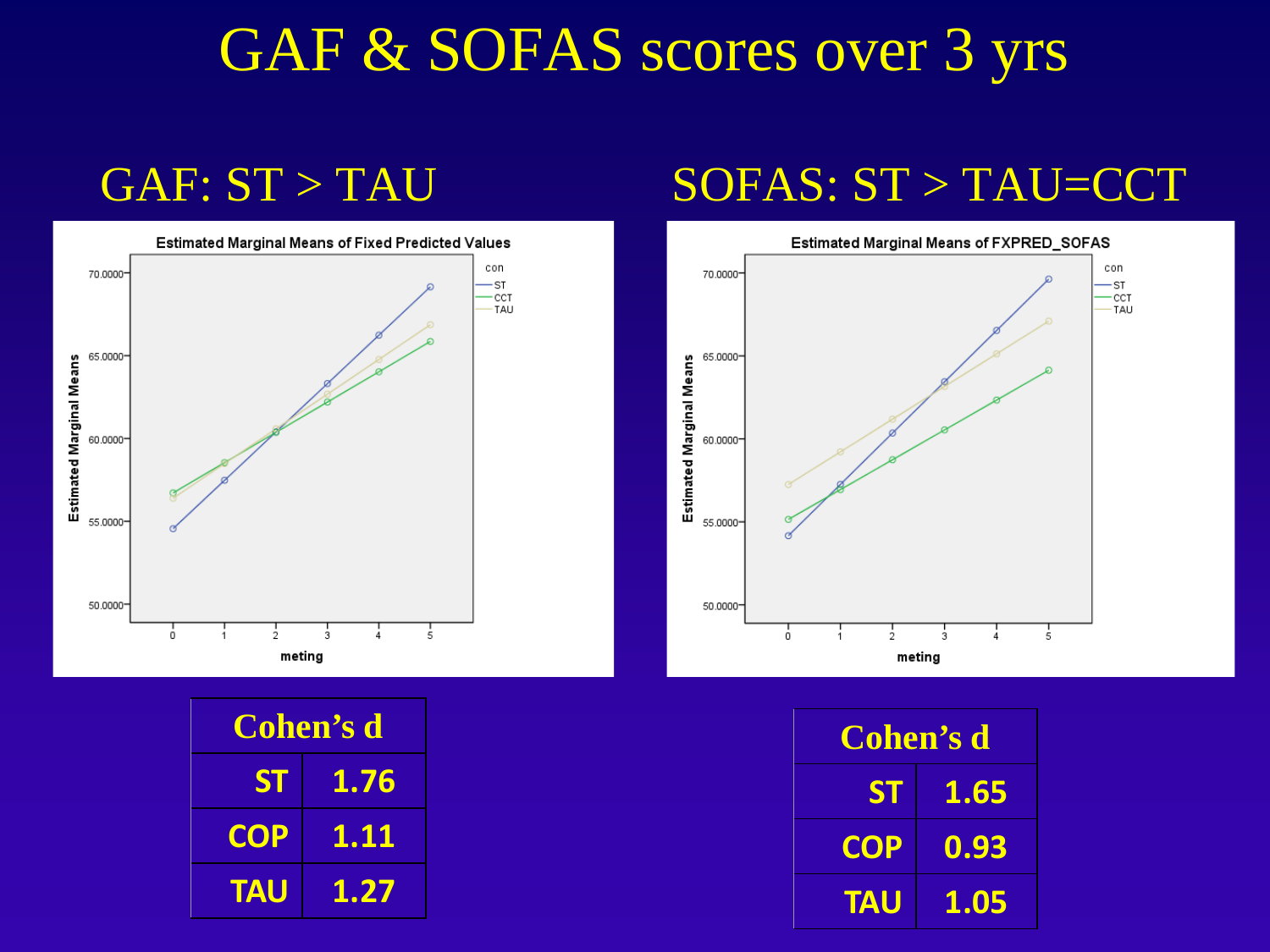## But

- No differences between treatments on selfreport questionnaires
	- Good effects (large effect sizes)
- Extra effects of ST apparent on objectifiable indices (interviews), not on subjective reports
	- Change in self-view might lag behind objective changes (e.g., behavior)
	- Might also point to the important behavioral change part of ST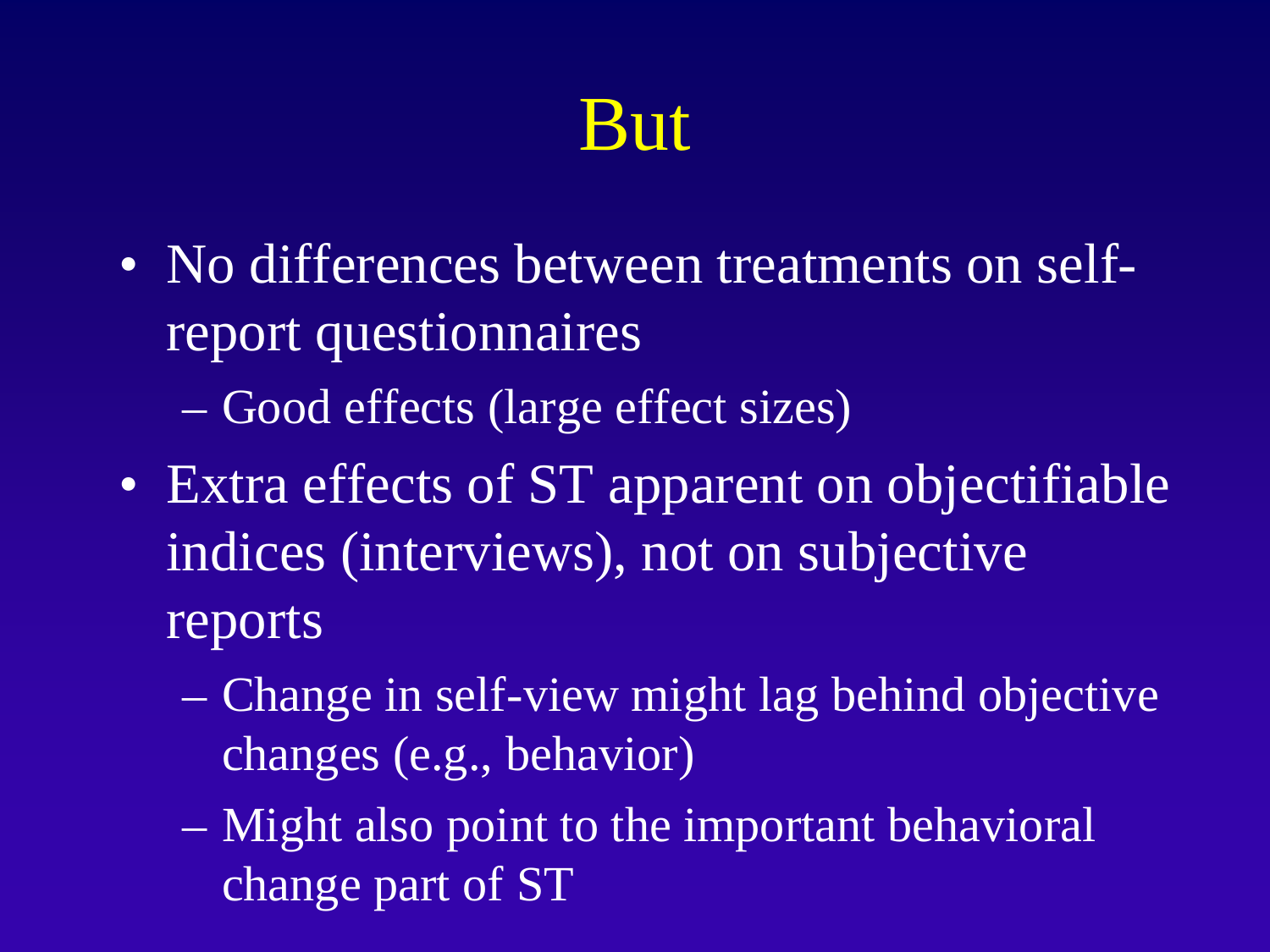## Cost-effectiveness

- Helps decision making: which health care should be implemented, which not?
- Two aspects:
	- Effects (e.g., new vs. usual treatment)
		- Usually *clinical* and *QALYs* (generic)
	- Societal costs (of new vs. usual treatment)
		- *Societal* to prevent that other sectors than health care get extra costs or are ignored (e.g., work; disability compensation, etc)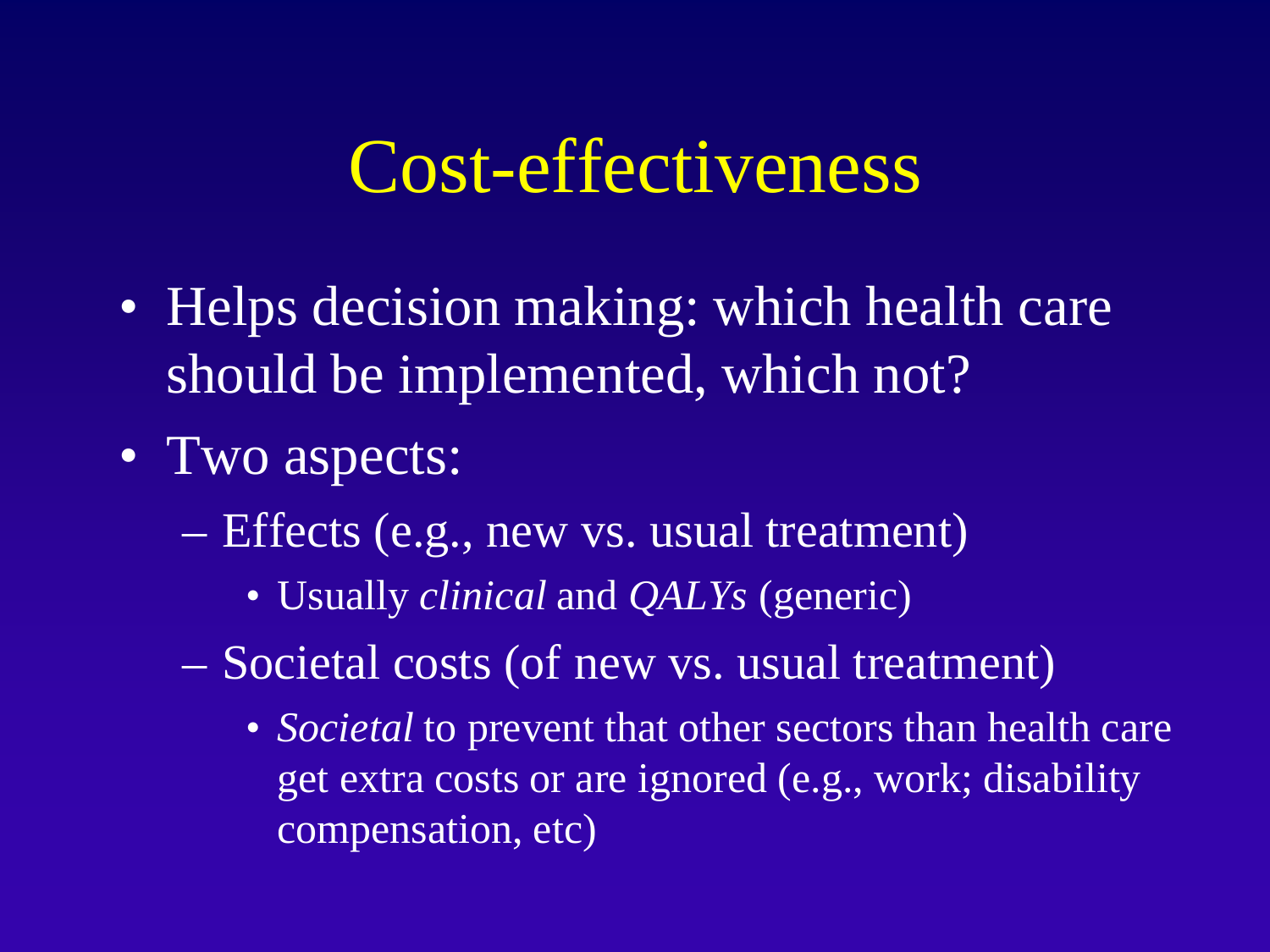## Societal Costs over 3 yrs



**Bamelis, Arntz, Wetzelaer, Verdoorn & Evers (2015).** *J. Clinical Psychiatry*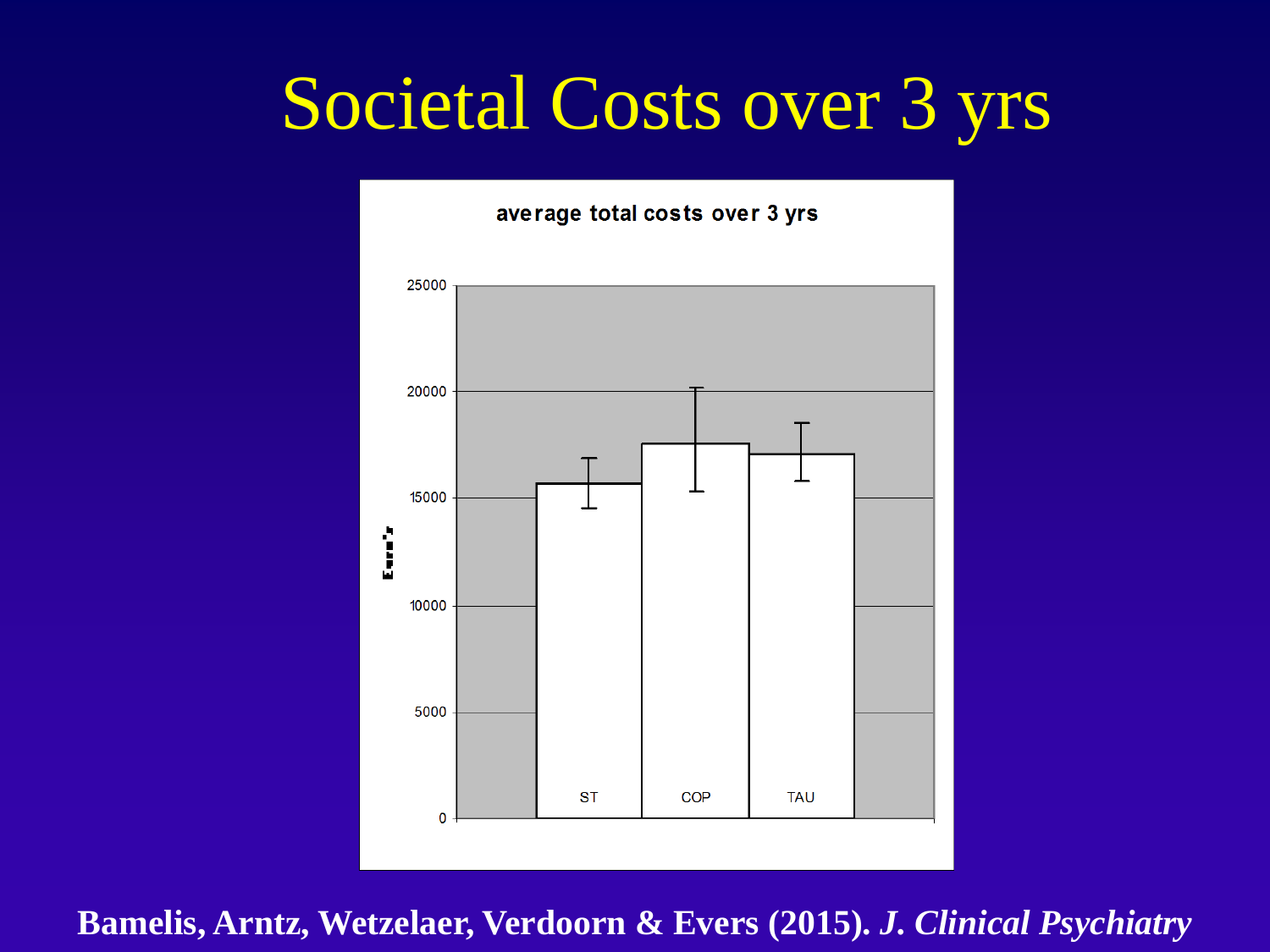# Cost-effectiveness Study: Health Care and Productivity Costs over 3 yrs



**Bamelis, Arntz, Wetzelaer, Verdoorn & Evers (2015).** *J. Clinical Psychiatry*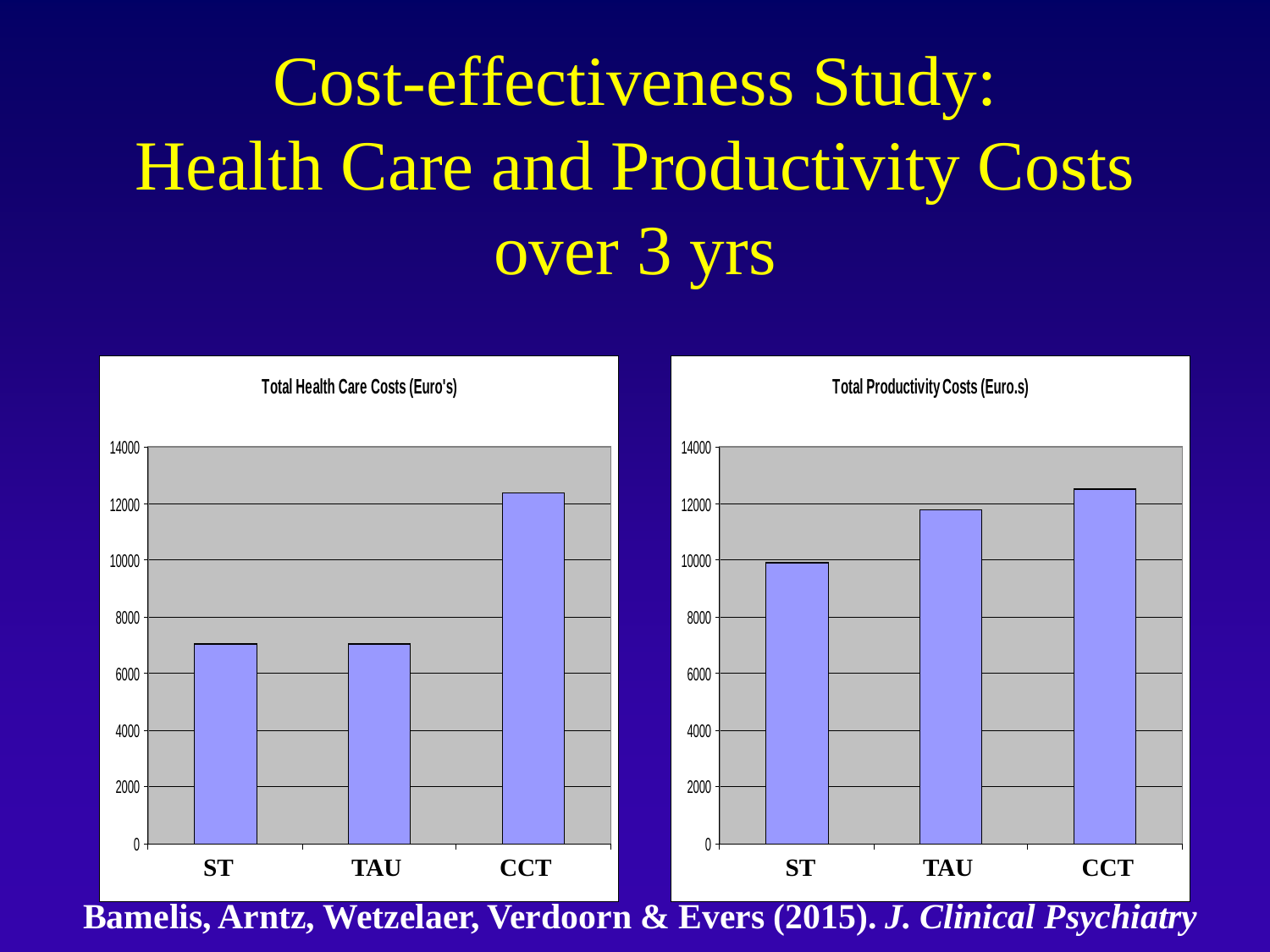## Cost-effectiveness

Bamelis, Arntz, Wetzelaer , Verdoorn & Evers. *J. Clinical Psychiatry, in press*

- ST is  $\epsilon$ 3000 cheaper per patient than TAU (on societal level)
- ST is more effective (81% vs. 51% recovery)
- Cost-effectiveness ratio:  $\text{Costs} \ \text{ST} - \text{Costs} \ \text{TAU} = -3000 = -10000$ Effect ST – Effect TAU .3
- Society gets back  $\text{\textsterling}3000/0.3 = \text{\textsterling}10,000$  for every extra recovered patient
- Important reason: ST patients return more/earlier to work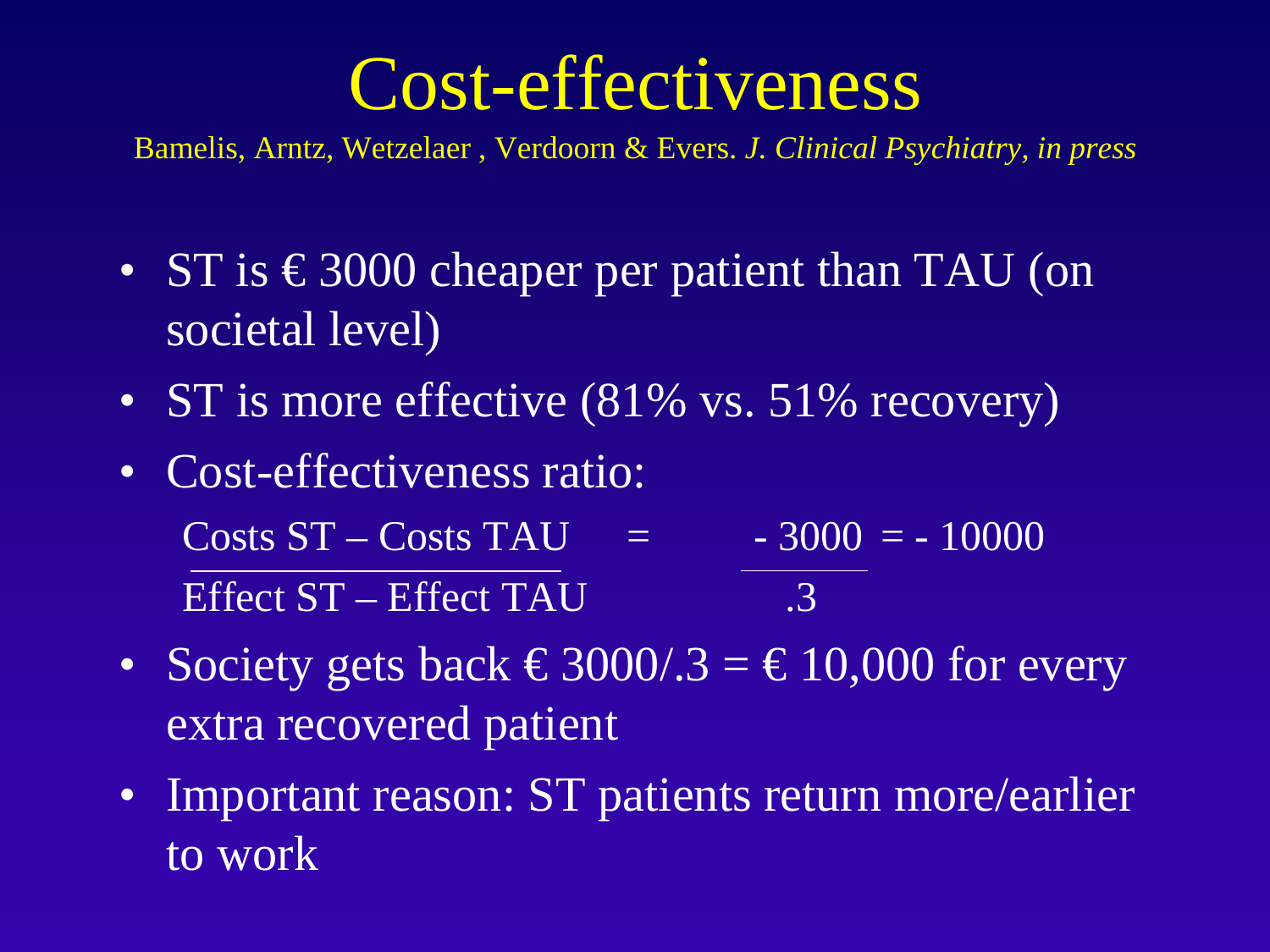#### **Probability that ST is more cost-effective as function of Lambda (willingness to pay) Clinical Outcome: Recovery**

**Bootstrap Analysis Multilevel Analysis**



**Bamelis, Arntz, Wetzelaer , Verdoorn & Evers (2015).** *J. Clinical Psychiatry*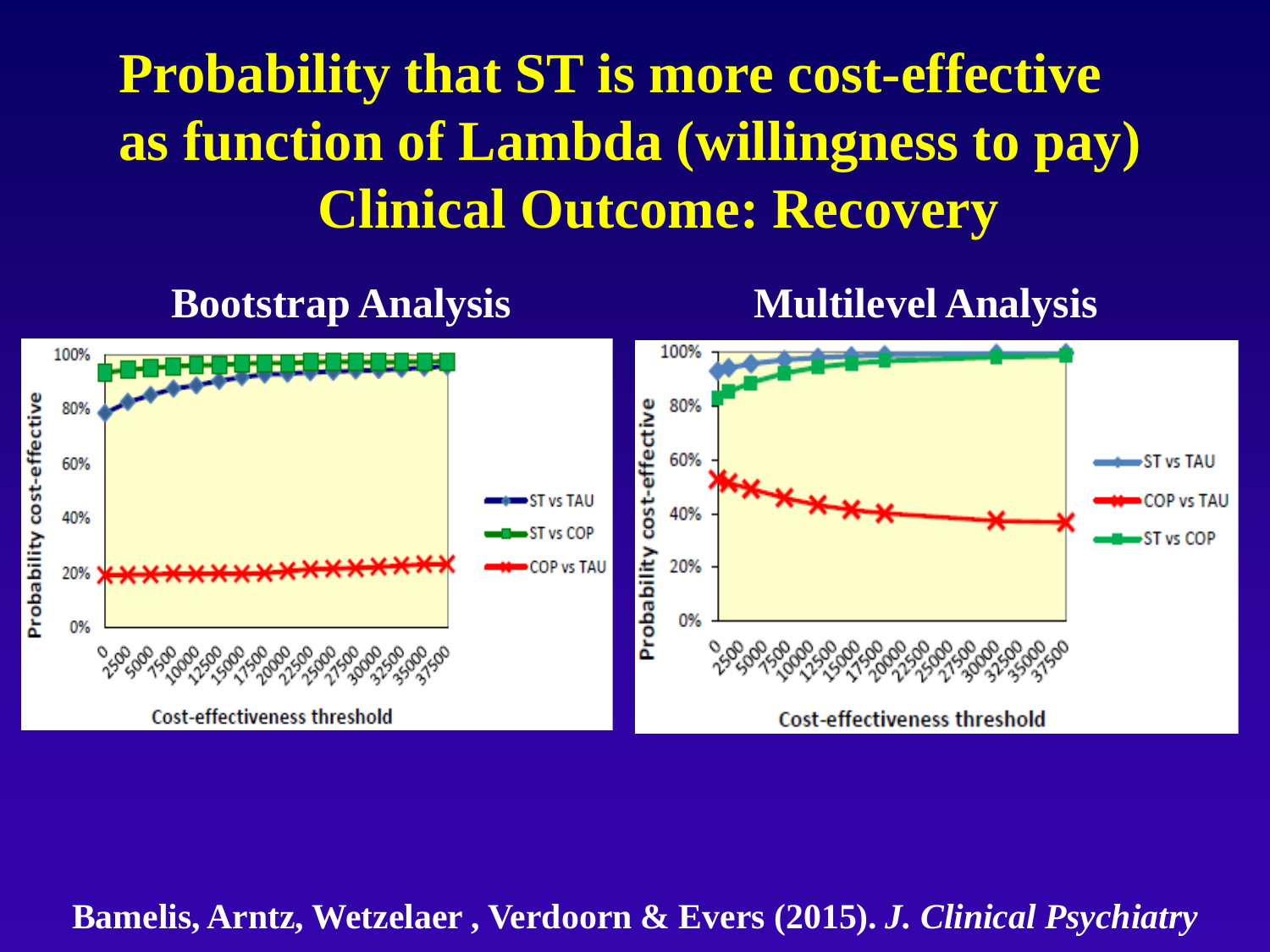#### **Probability that ST is more cost-effective as function of Lambda (willingness to pay) Outcome = QALYs**



**Bamelis, Arntz, Wetzelaer , Verdoorn & Evers (2015).** *J. Clinical Psychiatry*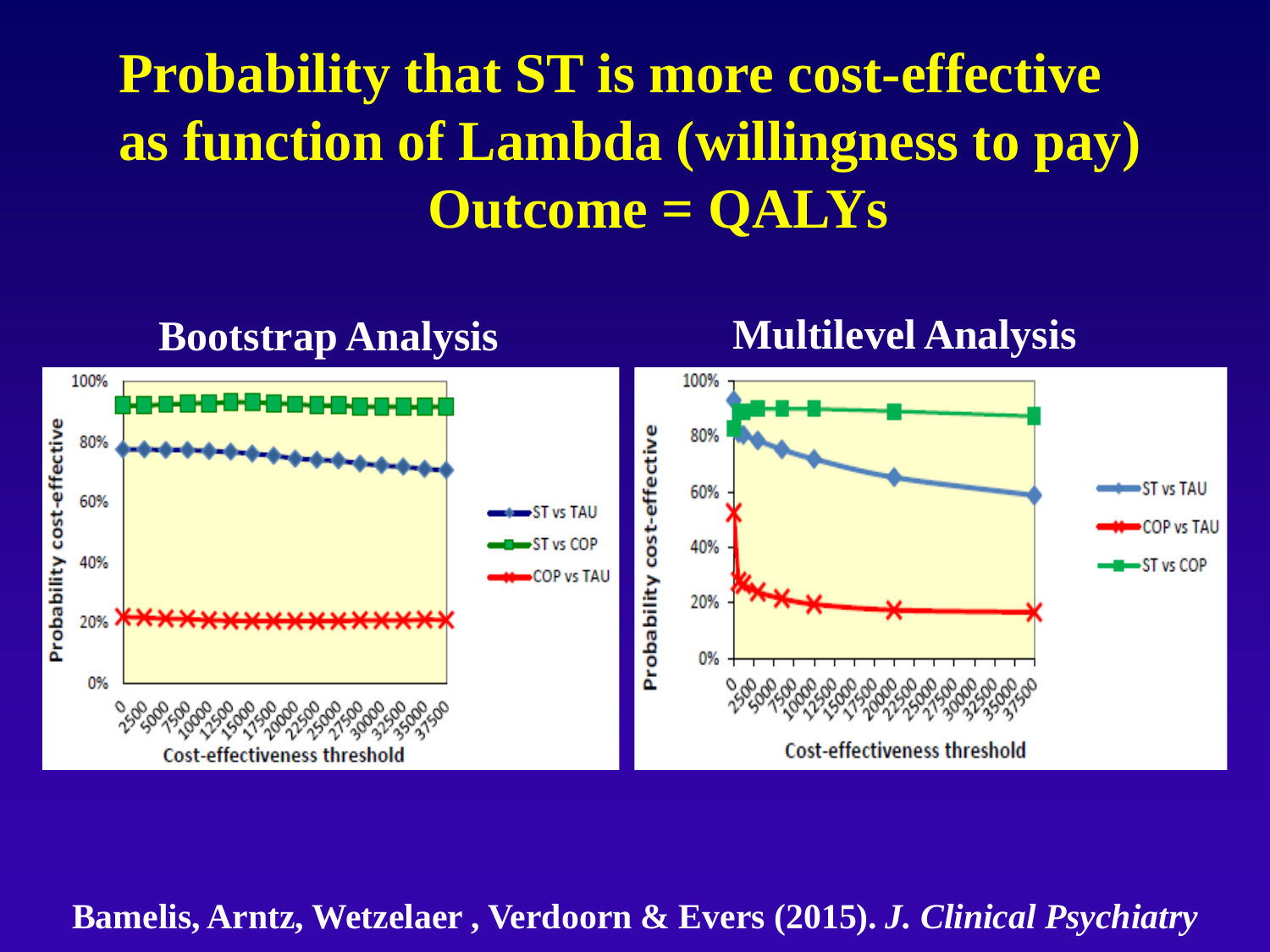## Therapist Cohorts

- Cohort 1 trained mainly by lectures and viewing video examples (4 days)
- Cohort 2 trained mainly by practicing (role plays) techniques after short explanation & life demonstration (4 days)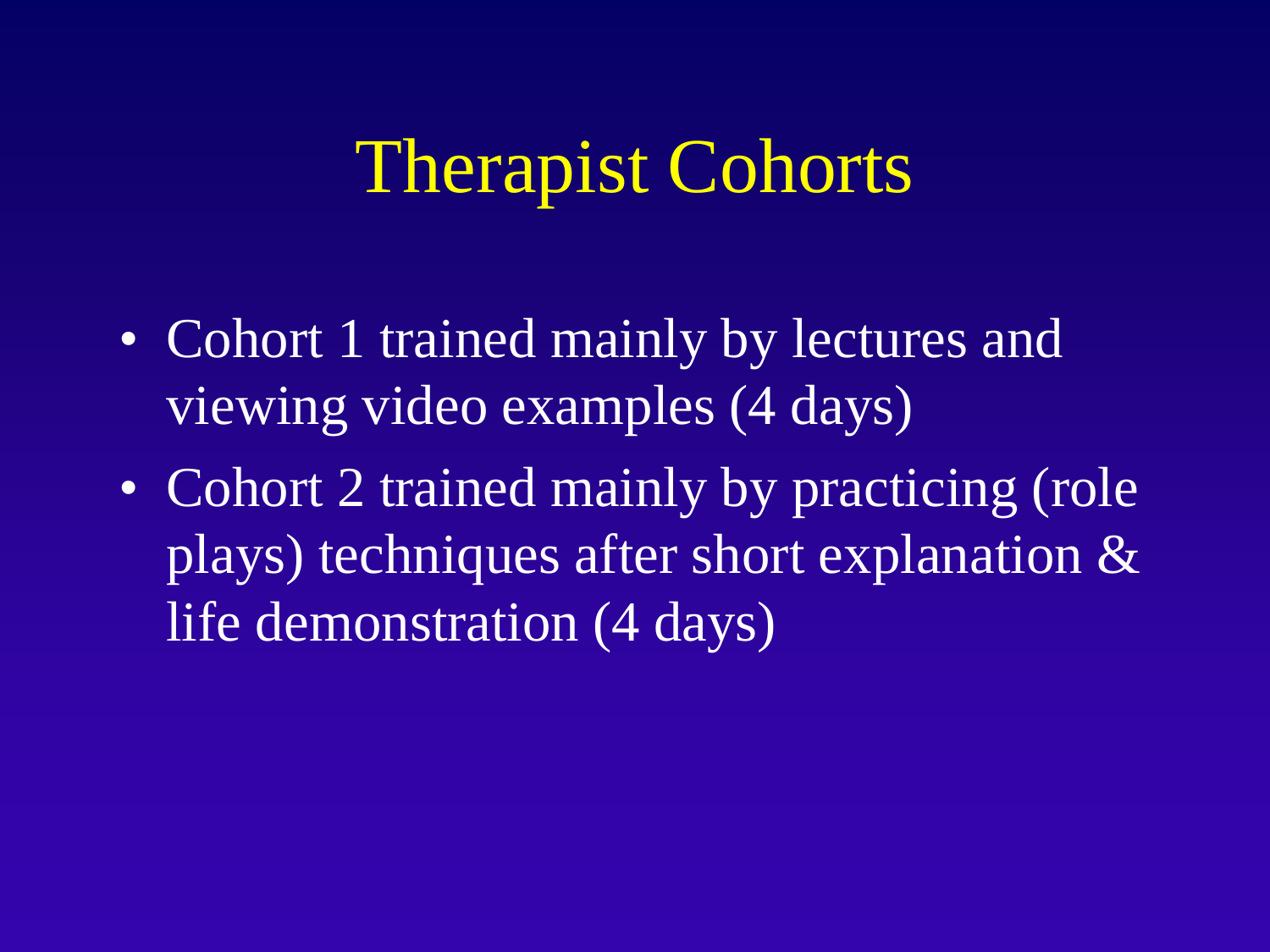## Cohort 1 Cohort 2

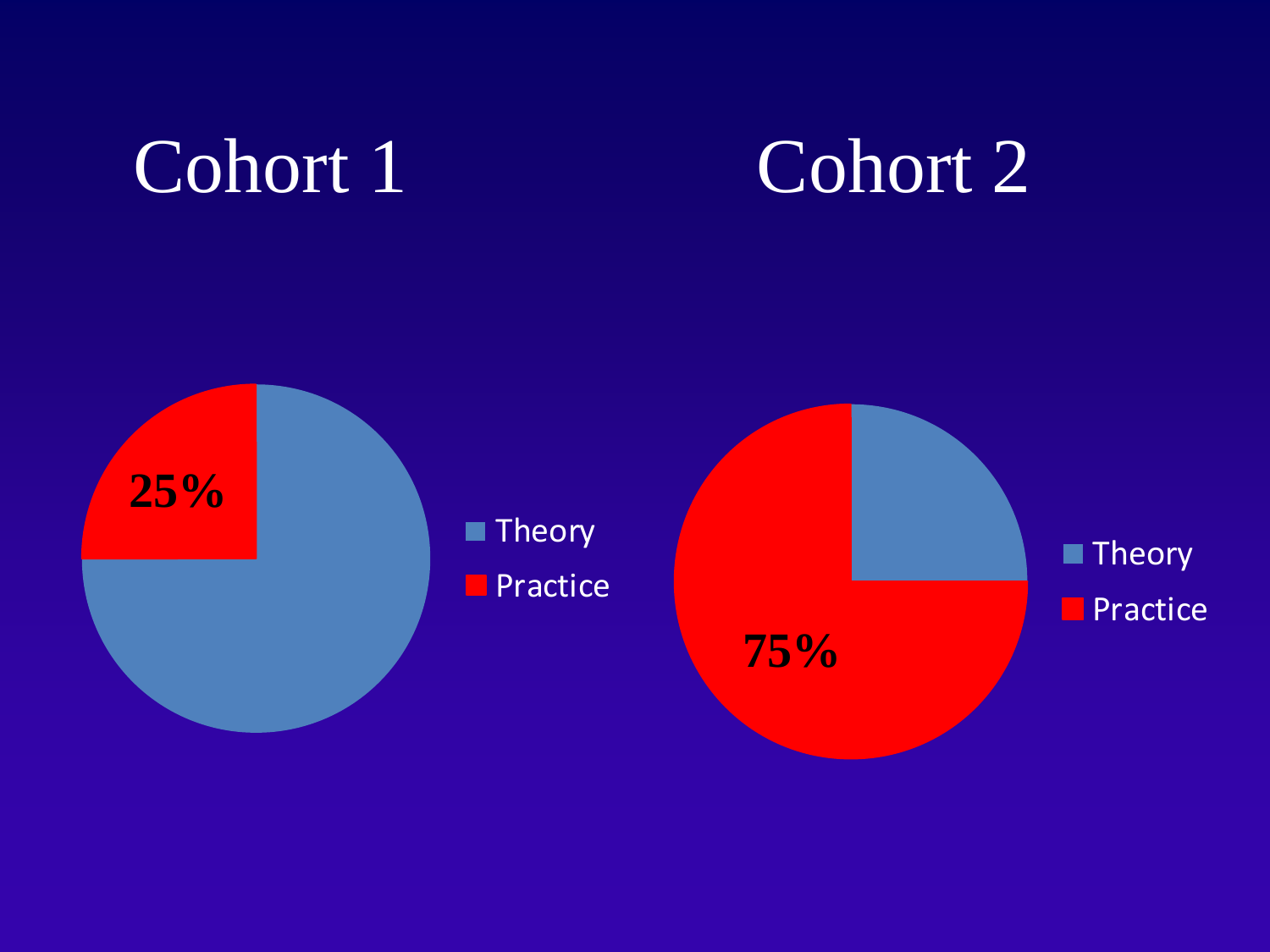## Drop out % from indicated treatment (mixed log regression estimates)

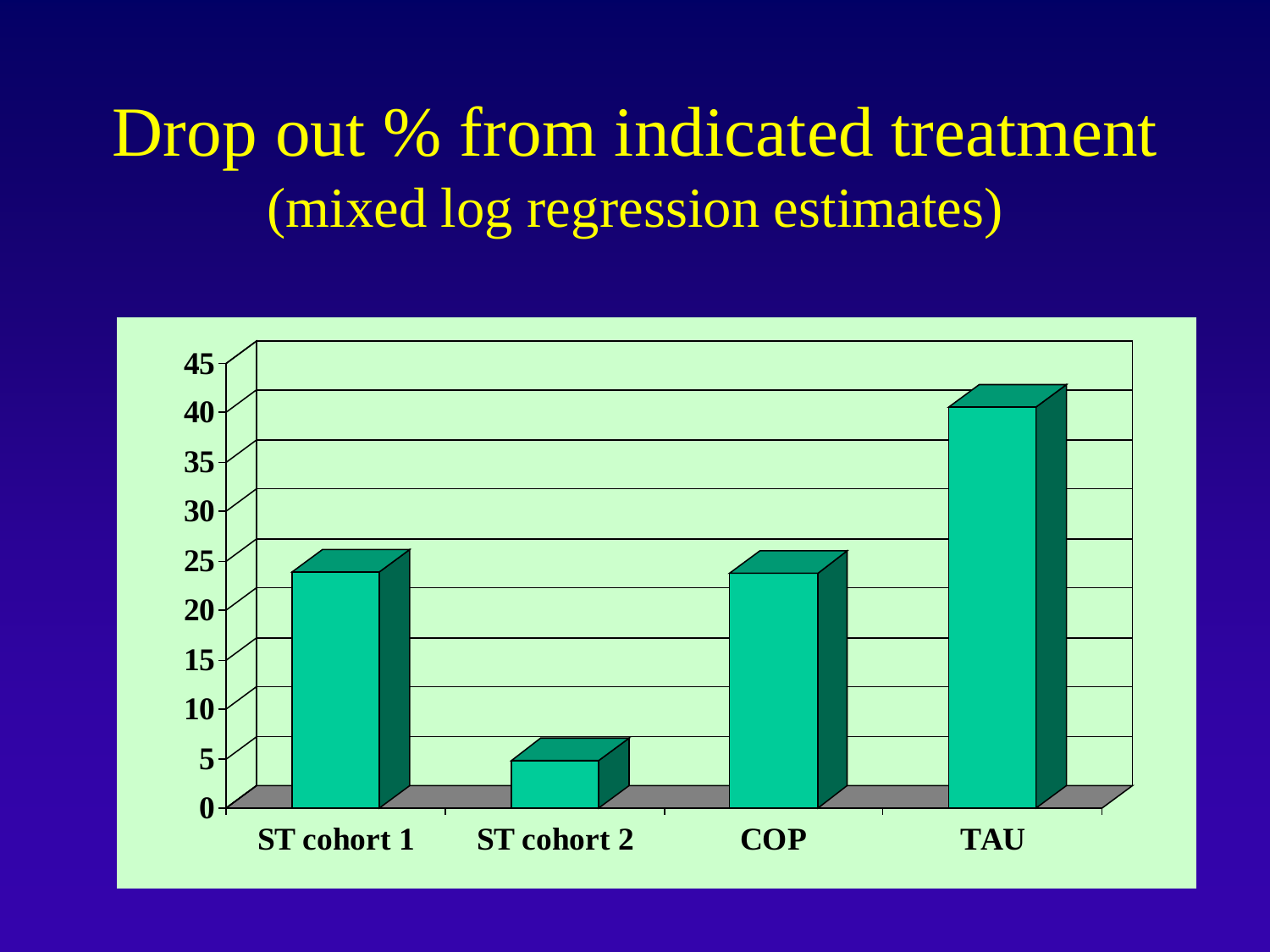## % Recovered by cohort

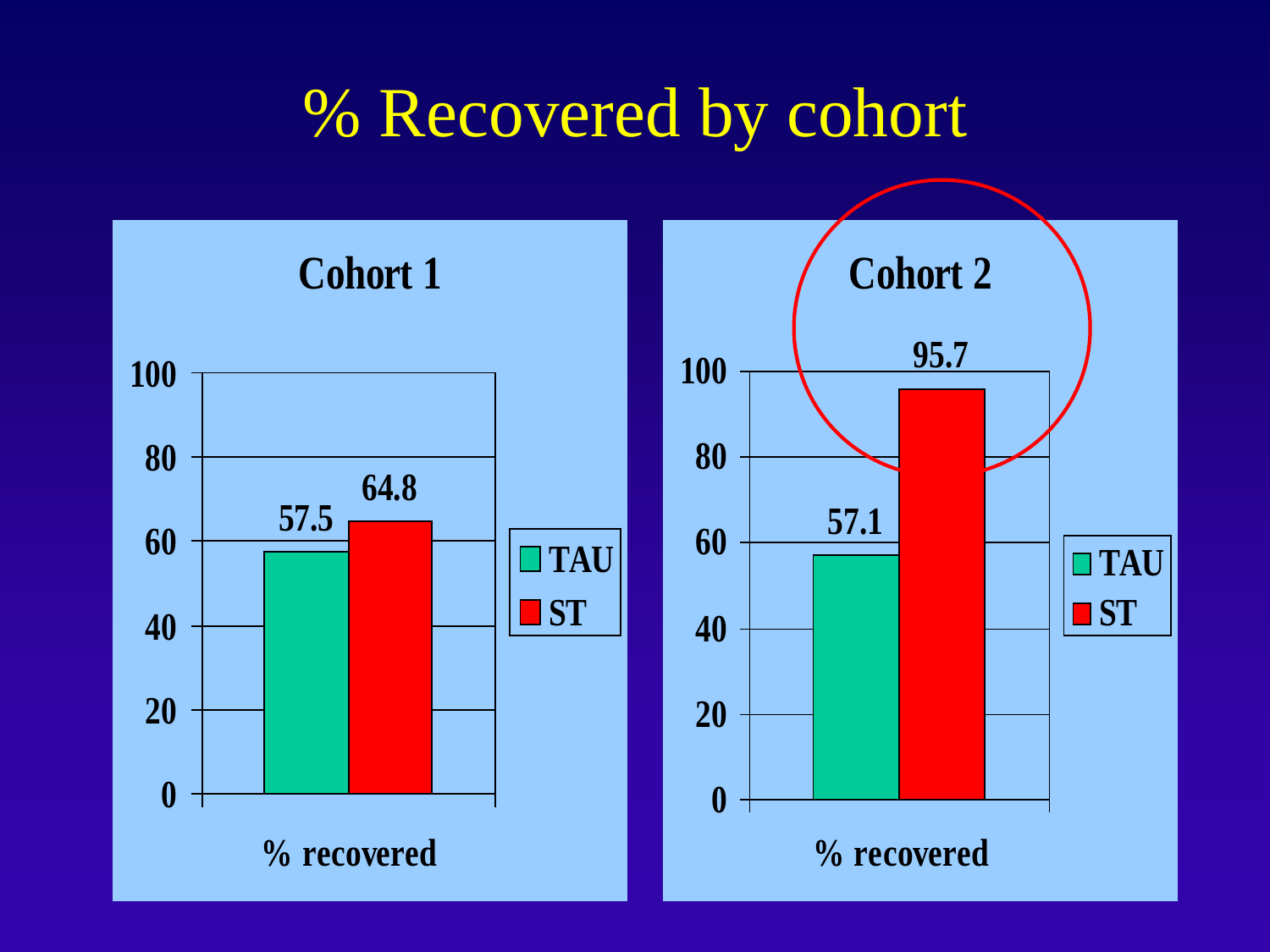Training in and application of ST-techniques matter !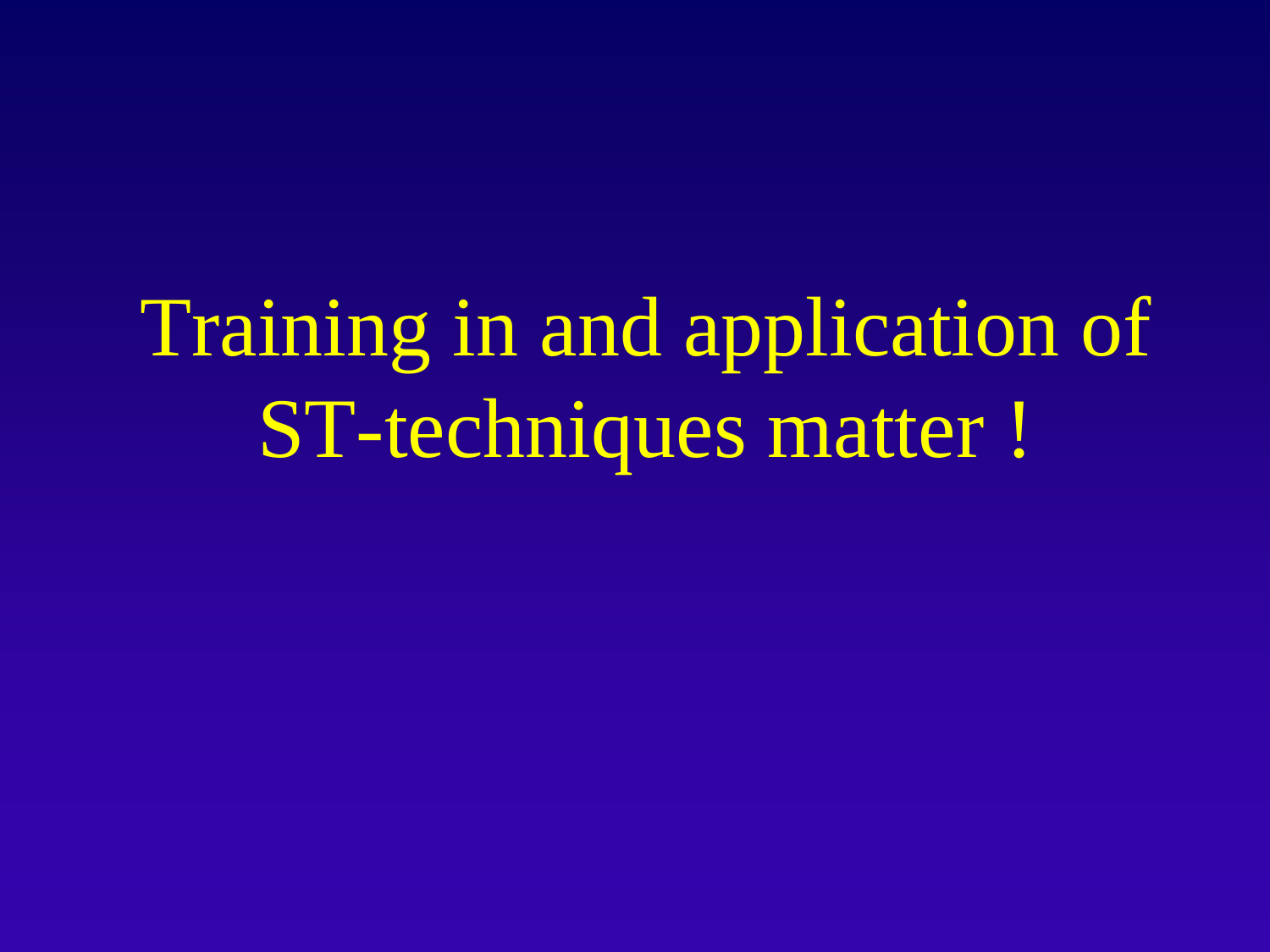## **Conclusions**

- ST: effective and highly acceptable treatment for Cl-C personality disorder
	- Also cost-effective on a societal level
	- And for health care sector
- Training in & application of ST-techniques influence effectiveness
- Group-ST increasingly popular
	- Catalyzes change processes?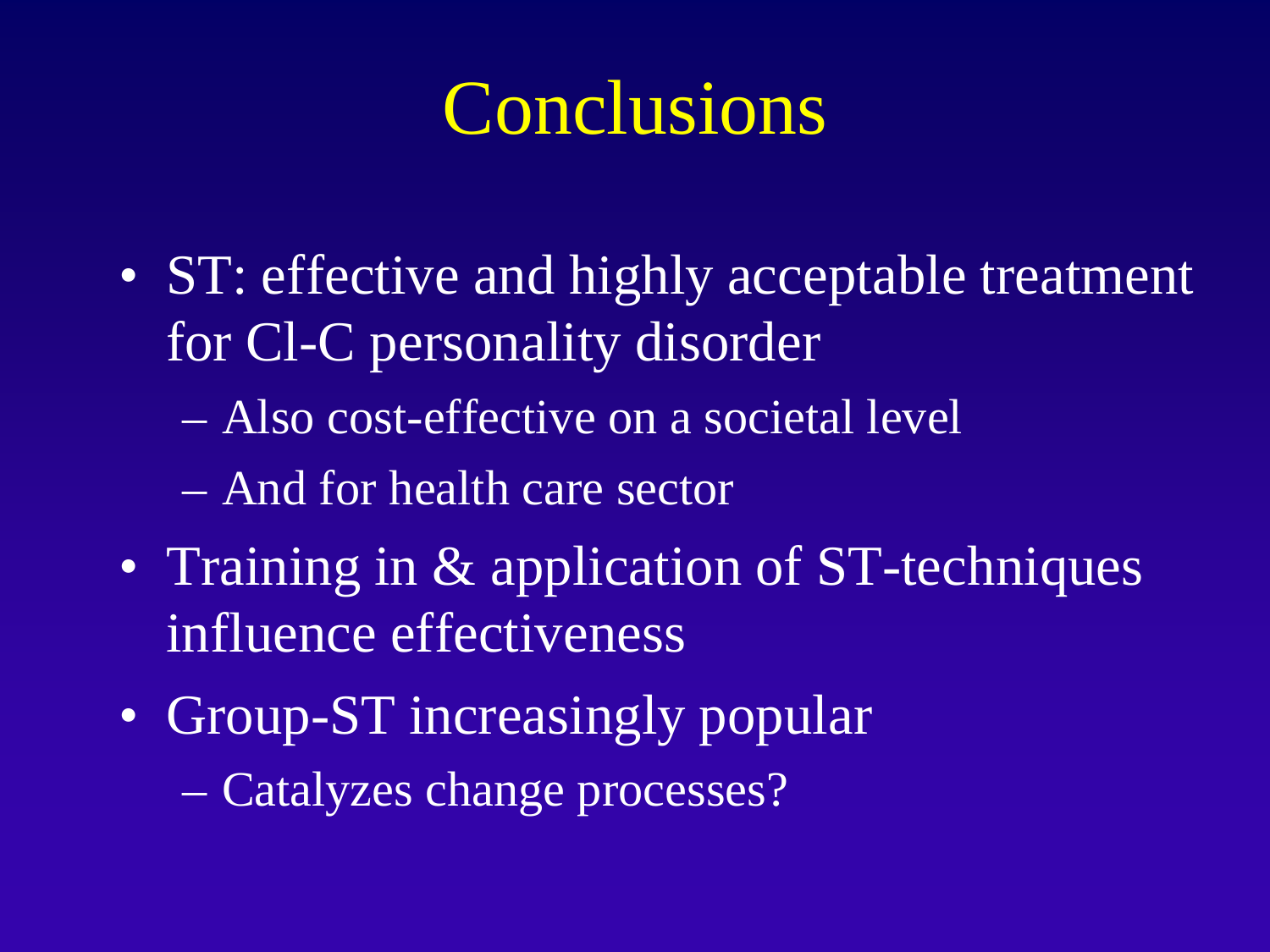## Conclusions - 2

- What makes ST specifically effective?
	- Mode model offers meta-cognitive understanding
	- processing (traumatic) childhood experiences (~ PTSD: trauma-focused CBT > other CBT)
	- Specific therapeutic relationship  $($ limited reparenting  $=$  corrective experience $)$
	- Focus on behavioral change later in treatment
		- Push for societal participation and healthy relationships